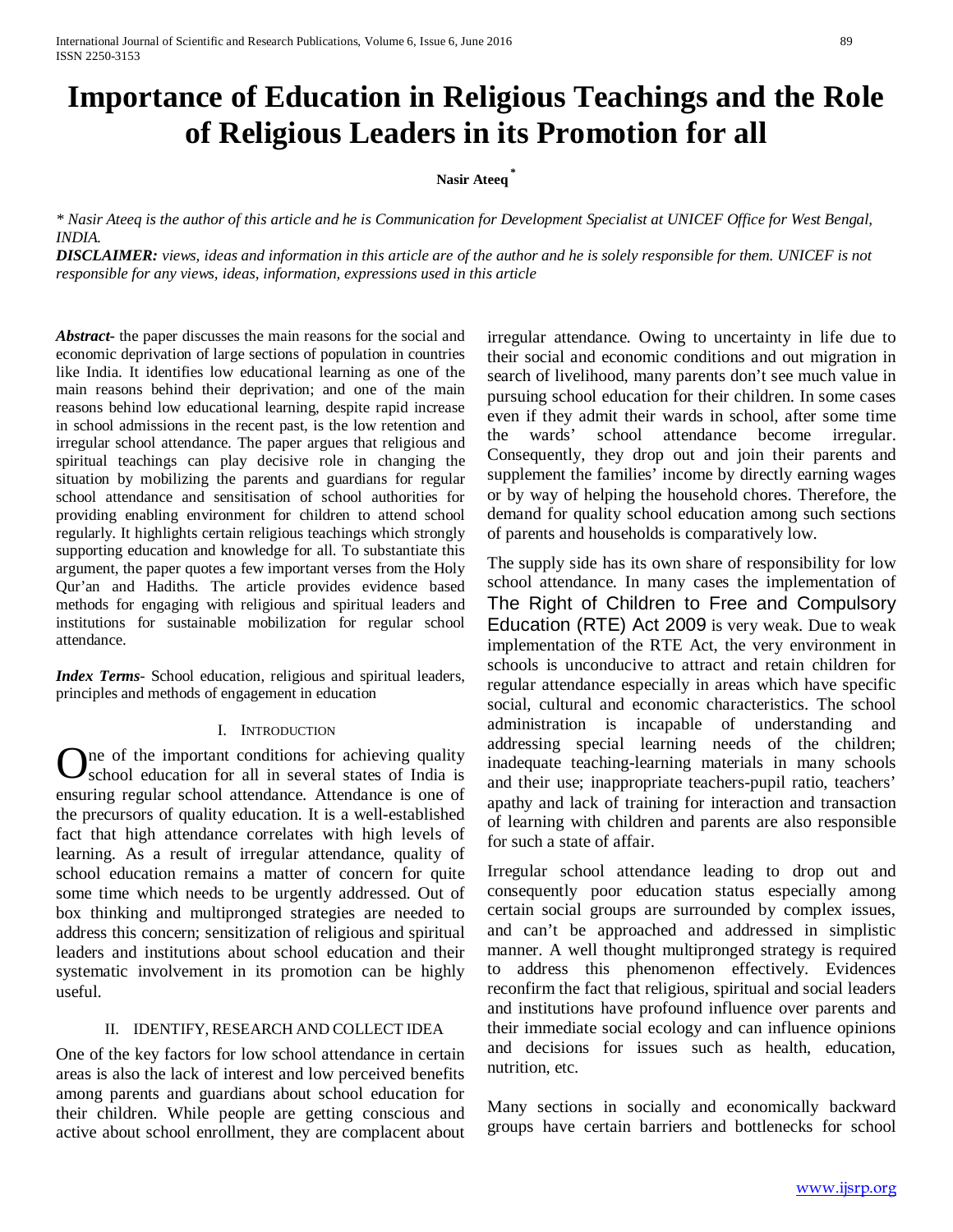attendance and retention. Some of the barriers are common across all social and religious groups, while some factors including social norms and beliefs, are specific to each group. Evidences indicate that traditional, social, religious and spiritual leaders and institutions play significant role in reinforcing traditional norms. Experiences and evidences also show that, if engaged strategically, these very leaders and institutions can be extremely helpful in changing traditional norms and believes. Therefore, social, religious and spiritual leaders, institutions and platforms should be

# III. WRITE DOWN YOUR STUDIES AND FINDINGS

# **Principles and methods of engaging with religious and social leaders and institutions**

Experience on engaging with religious, spiritual and social leaders for advocacy and social mobilization for development programmes guide on certain principles. The main principles include make them think and feel that development programme which they are expected to get involved in aligns with their religious and spiritual thoughts and teachings, and that it is not different from them; the whole approach, in terms of gestures, body and oral language of those tasked with sensitization of religious leaders and institutions should not be challenging the participants with so called modern, rational and areligious arguments, at least not in ice-breaking and opening up phase of the sensitization process. All religious teachings unambiguously emphasize on the importance of *gyan, ilm, taleem* (knowledge and education). One should have preparation and practice of playing on the turf of religious and spiritual leaders and institutions i.e., knowledge of the teachings and the preaching of the scriptures and school of thoughts that they follow; pick up certain teachings, scriptures and verses which align with the specific development programme that they are expected to be sensitized about and support for social mobilization. For example, in the case of Muslim religious and spiritual leaders and institutions' sensitization for education and school attendance, one should know and articulate the emphasis that the Islamic teachings lay on the importance of reading, gaining knowledge, etc.

# *Ahammiatul-Maerifatu Wattaelimu Fil-Islam*  **(Importance of Knowledge and Education in Islam)**

The teachings of Islam place extremely high value on Education (reading and learning). The very first verse of the Holy Qúr'an revealed to the Prophet Muhammed is *not* about the God or the Satan, the Hell or the Heaven, and not even about the Sin or the Virtue, this World or the other World; it is in fact: "*Iqra Bismirabbikal Lazee Khalaq[1](#page-0-0) . .*." (Read in the name of the Creator . . .). The Holy Qur'an sensitized and involved in a sustainable promotion of the desired behaviours and norms for *regular school attendance*. The thrust of the sensitization should be to share facts and perspectives with such leaders highlighting the importance and benefits of school attendance for the population under their influence, and convincingly explain their role and responsibilities to change the situation, particularly in the areas where the attendance is low and dropout high.

further reads: *Wallazeena Útúl Ilma Darajaat*<sup>[2](#page-1-0)</sup>... (... and those who are given knowledge, are of higher status . . .); Rabbi Habli Hukmawn Wa-alhiqni Bissaliheen<sup>[3](#page-1-1)</sup>... (O' My Lord! Bless me with knowledge and wisdom, and let me be with the virtuous ones . . .); "*Waqúr Rabbi*  ZidniIlma<sup>[4](#page-1-2)</sup>..." (... and you (Prophet Muhmmed) say: O' My Lord! Do bless enhancement in my knowledge . . . ). The Holy Qur'an is *Zalikal Kitabu Lareybafeeh (this is the Book in which there is no scope for any doubt).*

In addition to the Holy Qur'an, there are several Hadiths which also emphasize on the value of education. For example, *"Ùtlúbul Ilmi Walawbisseen*, *Talabúl Ilmi Fareedatún Ala Kùlli Muslimin[5](#page-1-3) ."* (In quest of knowledge go even to China, gaining knowledge is a must for each and every Muslim including men, women, children and aged). There are quite a few more evidences in the Holy Book as well as in Hadiths directly and strongly emphasizing on the supreme importance of knowledge and education for all regardless of class, creed, colour and gender. It becomes here absolutely clear that religious teachings, including that of Islam, provide full freedom and encourage their believers to learn and seek knowledge wherever it may come from and wherever its seeker/s may have to go to get it. It can be sought in China, Iran, Indonesia, USA, Europe, Africa. Gaining knowledge through Arabic, Persian, Hindi, German, Urdu, Telegu, English, French Tamil, Bengali or Sanskrit does not disobey any religious principles; studying mathematics, physics, medicines, civil engineering and excelling in commuter science do not make believers any lesser believer. In fact, those who are given opportunity to gain knowledge and education are of *Darajaat* . . . ( . . . of higher status . . .).

<span id="page-1-3"></span><span id="page-1-2"></span><span id="page-1-1"></span><span id="page-1-0"></span> $\frac{1}{1}$ Holy Qur'an, Surah Al-Alaq, Aaya No. 1

 $\frac{1}{2}$  $\degree$ Holy Qur'anSurahAlmujadilah, Aaya No. 11

 $3$ Holy Qur'anSurah Ash-shuaraa, Aaya No. 83

<sup>&</sup>lt;sup>4</sup>Holy Qur'anSurah Ash-shuaraa, Aaya No.114

<sup>&</sup>lt;sup>5</sup> Hadits, Muslim Shareef